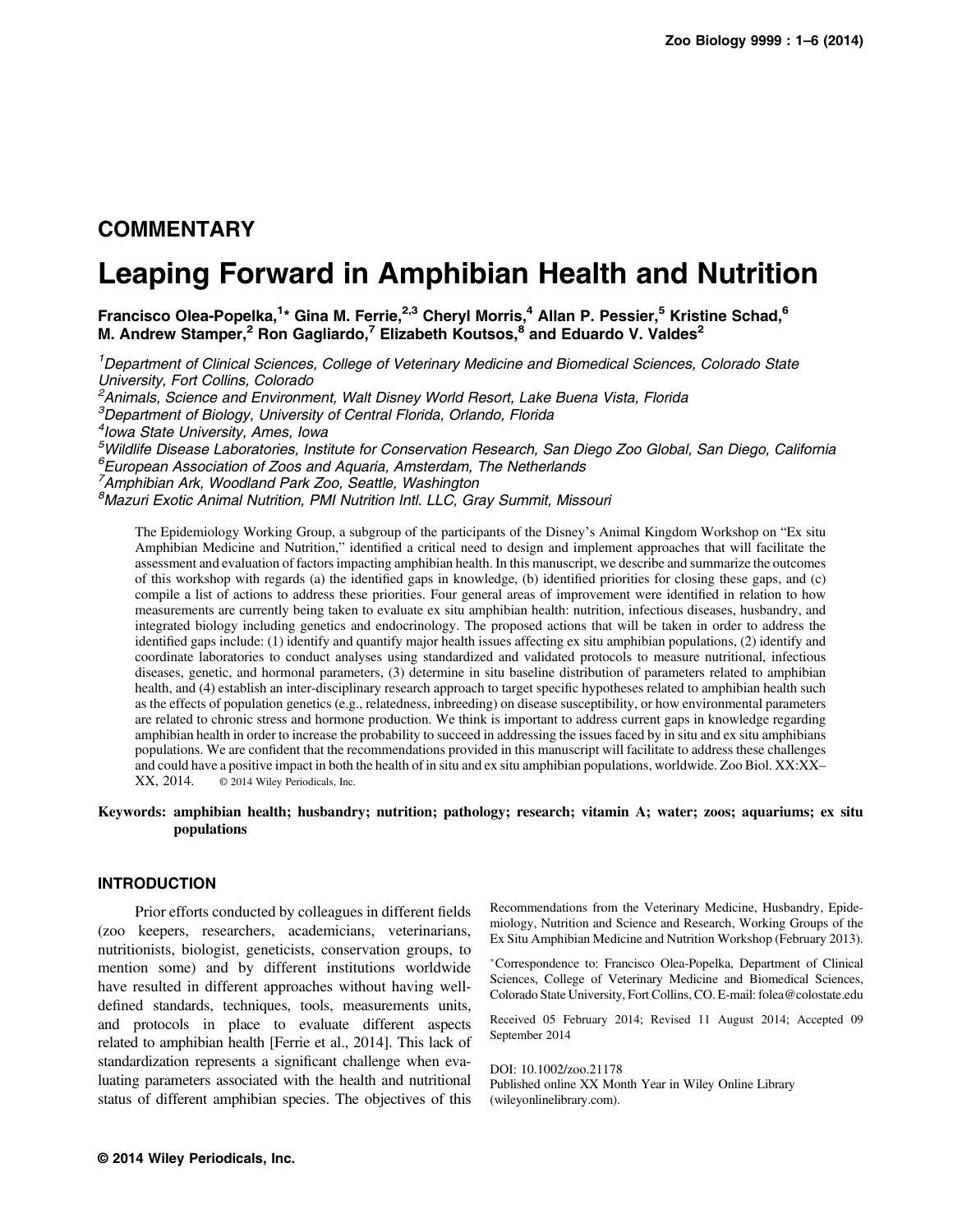#### 2 Olea‐Popelka et al.

manuscript are to describe and summarize the outcomes of the Disney's Animal Kingdom Workshop on "Ex situ Amphibian Medicine and Nutrition" [Valdes et al., 2014] with regards to (a) the identified gaps in knowledge, (b) identified priorities for closing these gaps, and (c) compile a list of actions to address these priorities. We provide recommendations based on the outcomes of the work conducted at this workshop and the literature overview conducted by Ferrie et al. [2014] and included as the first manuscript in this Zoo Biology special edition.

We think there is a critical need to conduct research and implement approaches (i.e., sampling techniques) and methodologies (i.e., laboratory methods) that will facilitate the evaluation of factors impacting amphibian health. This work needs to be designed and implemented by trained personnel including expertise from different disciplines in collaborative approaches (i.e., nutritionist, laboratory technicians, veterinarians) in order to gain comprehensive knowledge in different areas. Finally, differences among amphibian species and various life stages should be considered when conducting this research.

Four general areas in which improvement is possible with regards to amphibian health were identified based on current ex situ amphibian health evaluation practices: (1) nutrition, including nutritional diseases, (2) infectious diseases, (3) husbandry, and (4) integrated biology focusing on genetics and stress hormones. To address this challenge, four priorities were identified to understand different factors impacting amphibian health [Ferrie et al., 2014]: (1) identify and quantify major health issues affecting ex situ amphibian populations, (2) identify and coordinate laboratories to conduct analyses using standardized and validated protocols to measure nutritional, infectious diseases, genetic, and endocrinology parameters, (3) determine in situ (in the wild in their natural environments) baseline distribution of parameters related to amphibian health, and (4) establish an inter‐ disciplinary research approach to target specific hypotheses related to amphibian health such as the effects of population genetics (e.g., relatedness, inbreeding) on disease susceptibility, or how environmental parameters are related to chronic stress and hormone production.

The outcomes of this workshop indicate that serious obstacles still prevent us from understanding the factors affecting amphibian health. Furthermore, some of the same challenges and concerns expressed 8 years ago [Zippel et al., 2006] still remain as important constraints. The identified gaps in knowledge and list of actions for closing these gaps identified at this workshop are summarized and described in the next four sections.

## RECOMMENDATIONS

## Identify and Quantify Major Health Issues Affecting Ex Situ Amphibian Populations

To date, there are knowledge gaps in identifying the main health problems affecting ex situ amphibian populations worldwide [Ferrie et al., 2014]. To address this challenge, we recommend conducting a retrospective review of health and husbandry records from facilities holding amphibians. The members of the Epidemiology Working Group have developed a survey which will acquire information regarding the four major areas impacting amphibian health identified at the workshop: nutrition, infectious diseases, husbandry, and integrated biology including genetics and endocrinology. With the collaboration of the Amphibian Ark, this survey can be administered to all known facilities holding amphibian collections worldwide. Priority will be placed in obtaining health baseline parameters in different regions. We recommend comparing parameters related to amphibian health between developed and developing areas of the world, and obtaining information for different amphibian species and life stages. In addition, emphasis should be placed on collecting husbandry information regarding microhabitat utilization, seasonal changes and environmental parameters in order to assess captive care techniques and their potential impact on health. Technologies used for lighting (including UV‐B radiation), water quality, feeding approaches, and population management programs should also be evaluated.

We suggest critically evaluating and assessing the content of the obtained data by determining the quantity and quality of information available regarding amphibian health. In addition, identifying facilities lacking the ability to obtain and store information regarding amphibian health properly could be quantified. At the completion of this survey, it is our expectation that we would be able to determine the frequency of different parameters related to amphibian health, thus enabling us to identify specific health problems in each of the four main areas identified as impacting amphibian health. We suggest the implementation of this survey as a critical first step to identify and quantify the major health issues affecting ex situ amphibians collections. Complementing this survey, a comprehensive literature review needs to be conducted for each of these four areas under investigation. This will allow prioritizing and directing subsequent endeavors and streamlining efforts thus minimizing the financial impact.

## Identify and Coordinate Laboratories to Conduct Analyses Using Standardized and Validated Protocols to Measure Nutritional, Infectious Diseases, Genetic and Endocrinology Parameters

The lack of standardization of procedures, approaches, protocols, measures, tests, and tools used worldwide was identified as a major challenge to understanding amphibian health [Clugston and Blaner, 2014; Ferrie et al., 2014]. This lack of consistency generates significant challenges to objectively and comprehensively assess (and compare) information from different sources. Thus, it is imperative that standardized and validated methods and approaches are identified, agreed upon, and utilized. The process by which methods and approaches are standardized and validated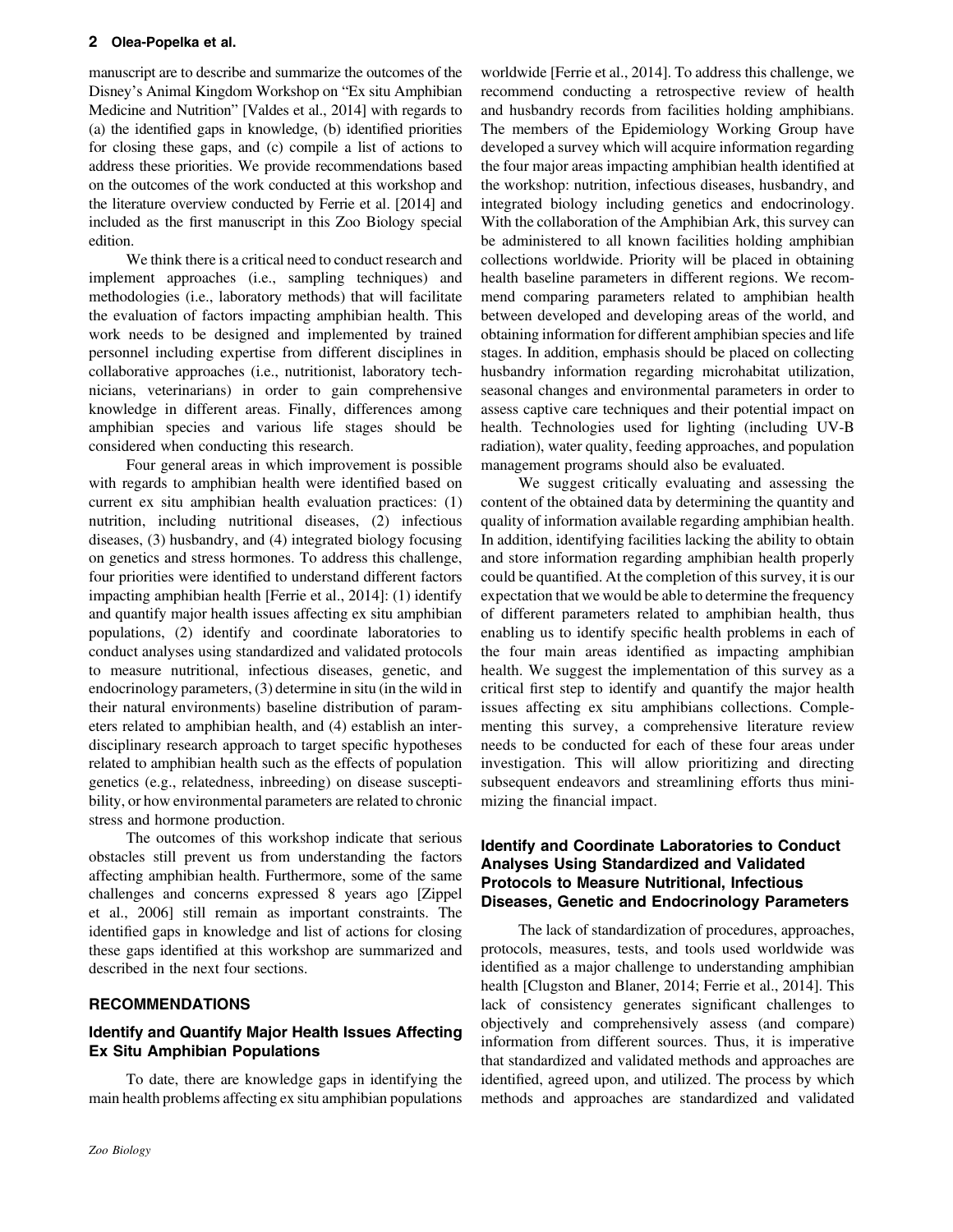should be specific to the method and discipline to which that method applies, and the challenge of standardization may be best tasked to the associated Association of Zoo & Aquariums (AZA) committee (i.e., AZA Animal Health Committee, AZA Nutrition Advisory Group), the European Association of Zoos and Aquaria, Latin American Association of Zoos and Aquariums among others. The effort required to accomplish this task should not be underestimated. Only then can measures of exposure factors (including husbandry and nutrition), physiological parameters, and disease status (including pathological findings) be accurately quantified to assess the health of ex situ individuals and populations. Standardized protocols also will facilitate comparisons among regions and different institutions and the creation of a centralized database, which can be accessed by researchers worldwide for the assessment of various parameters related to amphibian health.

Significant gaps also were identified regarding amphibian nutrition [Clugston and Blaner, 2014; Ferrie et al., 2014], which provide opportunities for future research efforts and potential diet and supplement development. For example, different laboratories currently are testing liver, blood, and/or whole body samples to obtain vitamin A concentrations, which are not comparable. Specifically for vitamin A analysis, we recommend the development of standard sampling techniques and assays for analysis of vitamin A/retinol/retinyl esters/carotenoids levels in serum and tissue (individual tissues and whole body for small animals). These protocols need to include considerations for sampling techniques for use in clinical scenarios as well as research settings, bearing in mind both the logistics and costs associated with each procedure [Clugston and Blaner, 2014].

Without established amphibian nutrient requirements, the determination of appropriate supplementation practices for the variety of managed species is challenging. Further complicating matters are the highly variable habitat and natural history requirements. This makes the establishment of a single nutrient profile unlikely to fit the nutritional needs of all amphibians. Although nutrition experts identified and suggested a combination of other vertebrate species that have known nutrient requirements that might provide reference to formulate current diets [Ferrie et al., 2014], additional research is necessary to make more targeted recommendations.

We suggest evaluating current dietary supplementation practices and associations with health problems in captive populations. Additionally, trials of dietary supplements are needed to evaluate the efficacy of various approaches to improve captive diets. These trials should involve multiple species to avoid "one size fits all" conclusions. For instance, some species may be easily able to utilize a wide range of different carotenoids to meet vitamin A requirements, whereas others may require only preformed vitamin A/retinol. The development of a "Prey Supplementation Best Practices Manual" is needed. While data exist on whole prey nutrients and institutional supplementation practices [Livingston et al., 2014], it was noted many existing data may not be published. The planned survey and literature review (suggested in point 1) may be useful to reach unpublished, yet useful data regarding supplementation practices currently used. Evaluation of commercial insect production systems should be included in order to assist in the development of guidelines specific to breeding and rearing insects. This assessment is needed in order to develop more nutrient‐dense insects on the procurement side of nutrition management. With regards to food security, the presence of antibiotics, toxins, and infectious agents in food are important topics to be considered by insect producers, feed manufacturers, and facilities managing insects prior to their use as prey items [Ferrie et al., 2014]. Other gaps in nutrition research include the nutrient composition of water, nutrient absorption and metabolism, and the influence of nutrients on gene expression and molecular biomarkers [Ferrie et al., 2014].

## Proposed Standardized Approaches and Methods

Necropsy examination of animals that die can detect a wide range of infectious and non-infectious disease problems encountered in ex situ programs [Pessier and Mendelson, 2010; Pessier et al., 2014]. Because of the difficulty in obtaining and interpreting amphibian clinical samples, necropsy findings and diagnostic tissue samples are invaluable for health assessment of amphibian populations. Therefore, whenever possible, necropsies which include histopathology are advised for a significant proportion of deaths in ex situ programs.

When collecting necropsy tissues for nutritional, immunologic, hormonal or genetic studies animals that are freshly or recently dead are preferable and specimens with gross evidence of decomposition (e.g., discoloration, smell, discharge of fluids, bloating) should be avoided. The ideal sample is from a euthanized animal with immediate sample collection or immediate refrigeration of the carcass with sample collection occurring the same day. For collections of liver (e.g., for vitamin A analysis) as much tissue as possible should be collected while avoiding the gallbladder. In anurans this is accomplished by sampling the lateral 2/3 of both the left and right liver lobes (gallbladder is central to these lobes). Tissue should be collected into new clean plastic vials or plastic bags (e.g., Whirl‐Pak bags), and immediately protected from light by wrapping in aluminum foil and frozen. The sampled tissue should be frozen immediately in liquid N<sub>2</sub>, maintained at  $-80^{\circ}$ C and transported on dry ice to the diagnostic laboratory as soon as possible, as some indices of nutritional status may be degraded at higher temperatures [Clugston and Blaner, 2014]. Additionally, we recommend that all ex situ programs freeze plasma from all individuals that have blood drawn for health related blood panels. Some can use frozen plasma samples, and plasma can be frozen and stored for an indeterminate length of time.

Guidelines for use of diagnostic testing for specific important infectious diseases of amphibians such as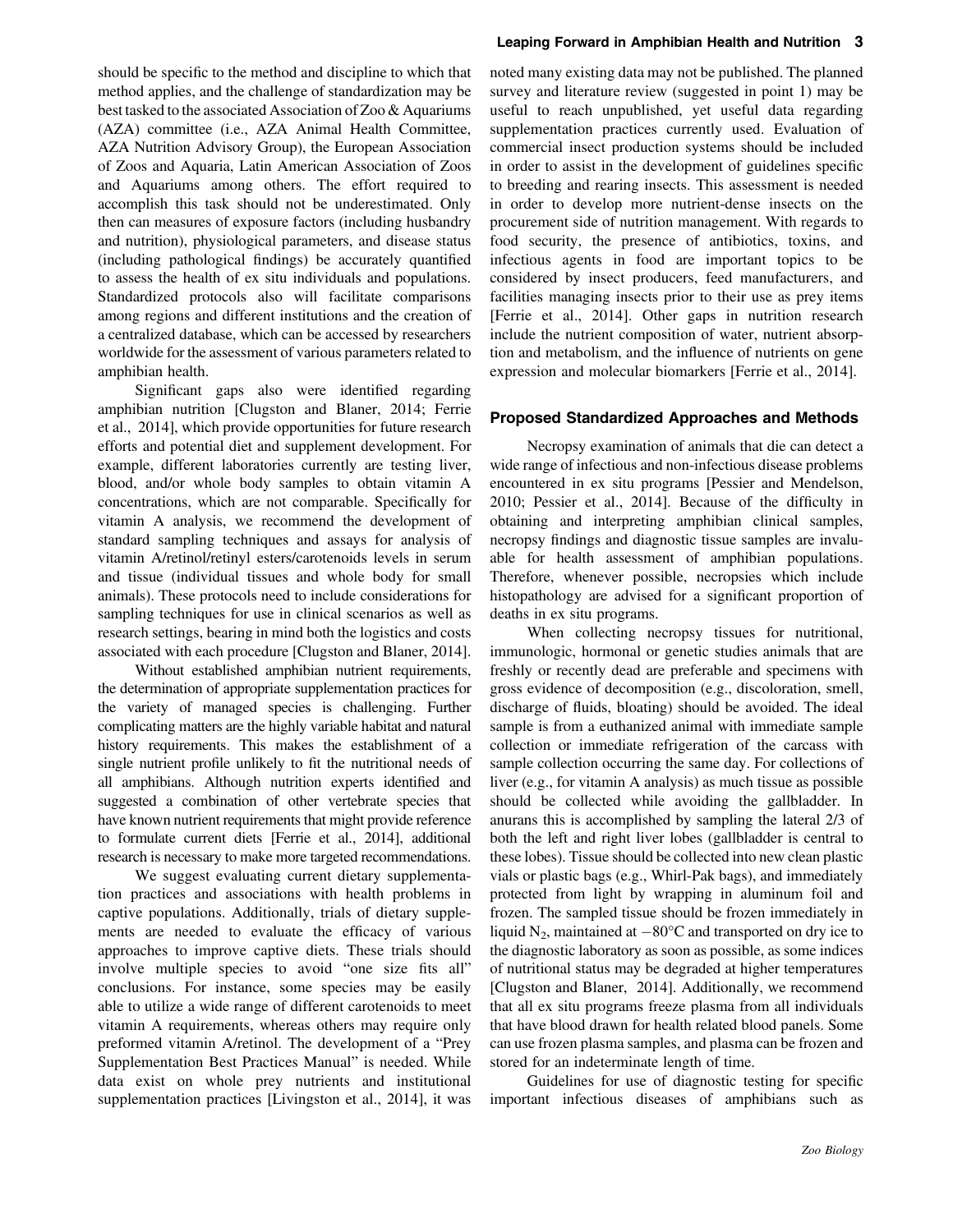chytridiomycosis and ranaviral disease are available [Pessier and Mendelson, 2010]. As the established assays for these pathogens are improved or as new infectious disease problems are identified new diagnostic tests and recommendations will emerge. Development of well‐defined parameters (laboratory‐based or clinical signs) to differentiate stages of disease (e.g., subclinically infected vs. disease) or to evaluate the effectiveness of treatment protocols (e.g., vitamin A supplementation for hypovitaminosis A) will be very important.

For institutions working with amphibian populations, we recommend collecting and maintaining as much genetic material as possible for future DNA research on genetics and population diversity, as well as understanding expression of genes in relationship to nutrition and disease. Sample collections could be in the form of toe clips, skin biopsies, specific tissues, or entire carcasses stored long term in  $-80^{\circ}$ C freezers, ethanol or other DNA preservatives. Establishment of amphibian cell culture lines and preservation of gametes and embryos are also important aspects of biobanking efforts [Kouba et al., 2013]. Samples should be collected from all individuals of a species if possible.

We expect that standardization of these approaches will be conducted and agreed upon by experts in each field. Furthermore, we suggest that these efforts are sponsored and supported by institutions holding amphibians (e.g., American Association of Zoos and Aquariums; European Association of Zoos and Aquaria, Latin American Association of Zoos and Aquariums among others). We suggest that key players such as nutritionists, pathologists, clinicians, epidemiologists, research biologists, and husbandry specialists among other subject matter experts, meet via conference calls in order to identify suitable laboratories, validate approaches, and standardize protocols.

## Determine In Situ Baseline Distributions of Parameters Related to Amphibian Health and Implement Comparative Studies between Ex Situ and In Situ Populations

Once the aforementioned two priorities have been met, prospective studies should be designed and implemented based on the collective information gained from recommendations 1 and 2 to ascertain baseline distributions of parameters in amphibians in situ. Considering the logistics and associated costs, different study designs could be considered and implemented [Dohoo et al., 2003] to evaluate and determine various parameters distributions in order to obtain baseline values among wild populations. We recommend two specific strategies to facilitate the work needed with in situ populations:

1. Partnerships with in situ biologists studying amphibian populations should be established and more resources and efforts should be prioritized to develop research aimed at understanding amphibian species in their natural environment.

2. Of those species with wild populations remaining, or those with active reintroduction projects, comparative studies between the in situ and ex situ populations, focusing on basic ecological questions, should be developed.

When conducting these in situ studies, knowledge obtained can be extremely beneficial when designing facilities, enclosures, feeding regimes, or reproduction systems for ex situ amphibian populations. Emphasis on obtaining information to establish the unique requirements of individual species should be considered. In addition, the impact of different environments (arboreal, terrestrial, aquatic) and seasons should be evaluated. The following are topics and areas we suggest in situ studies focus on while considering different life stages, as many of these topics and areas will be different for larvae, recently metamorphosed individuals, and adults:

–Diet: obtaining data for both the amphibians and their dietary items including prey species (determined by fecal collection, gastric washes, field observations, museum specimens, and feeding strategies).

–Water: quality parameters for quality (e.g., ammonia), composition (e.g., solute concentrations and pH) and toxicology.

–Environmental factors: such as temperature (e.g., optimal low and high temperatures), UVB light, humidity, seasonal activity (e.g., estivation, hibernation).

–Behavior and social structure: microhabitats utilized on a seasonal and/or daily basis.

–Obtaining body mass measurements from healthy, wild specimens would be helpful in monitor fitness.

–Reproduction strategies, and Diseases: affecting in situ populations.

Collecting and using information obtained from in situ populations can be extremely useful to understanding and managing factors impacting amphibian health. This information is needed in order to develop and test hypotheses aimed at decreasing the gap between ex situ and in situ populations in order to improve ex situ amphibian health and thus facilitate the establishment of survival assurance populations. This is essential in increasing the probability of implementing successful and sustainable amphibian reintroduction programs. We recommend that all information obtained from in situ studies should be considered in order to aid and guide the implementation of husbandry manuals for each species ex situ. Baseline parameters should be established within 2 years. The outcomes and information generated from these prospective in situ studies should would be used to revisit the husbandry practices related to the basics of amphibian captive care, as well for the design of future research aiming to evaluate ex situ amphibian health.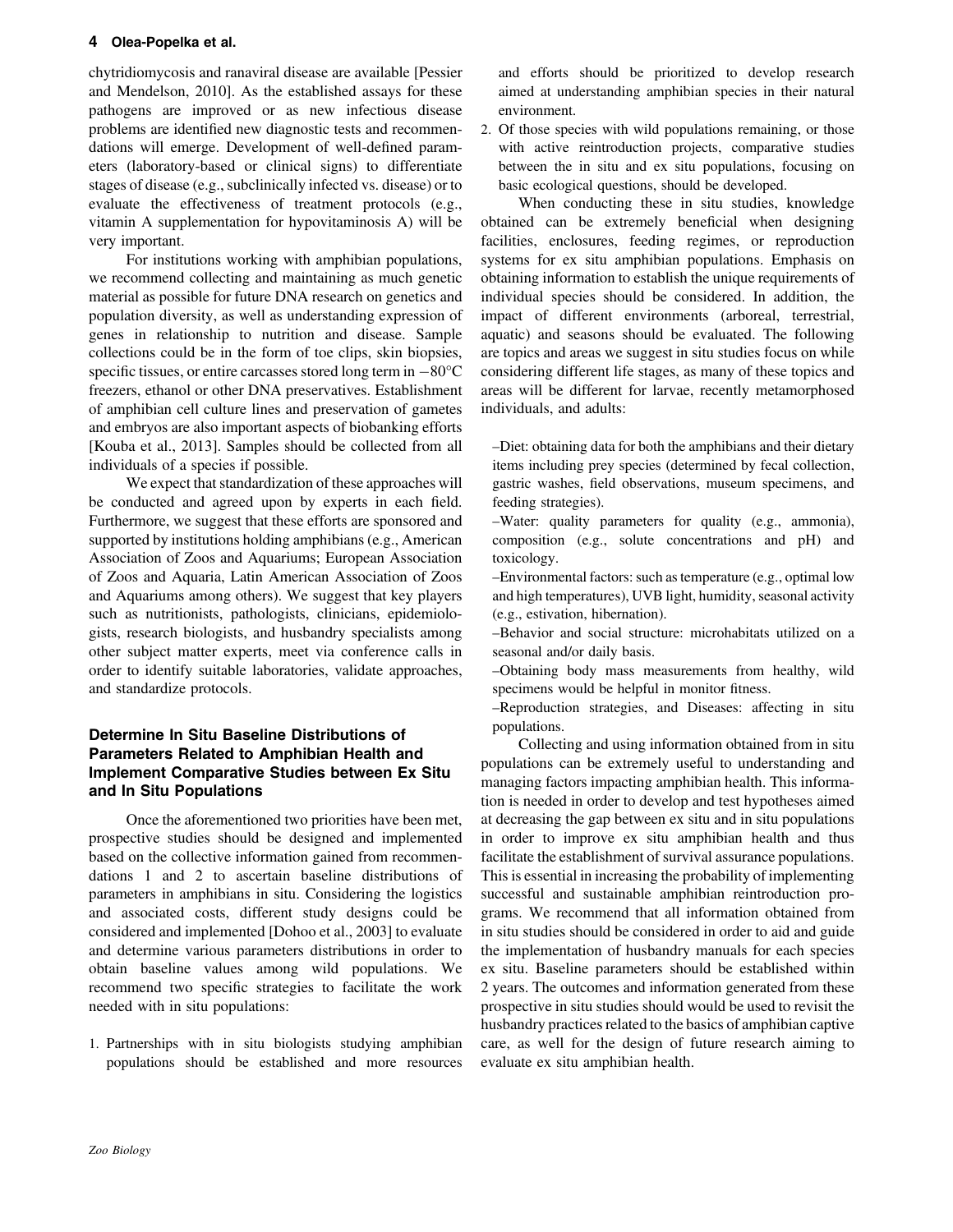#### Establish an Inter‐Disciplinary Research Approach to Target Specific Hypotheses Related to Amphibian Health such as the Effects of Population Genetics (e.g., Relatedness, Inbreeding) on Disease Susceptibility, or How Environmental Parameters are Related to Chronic Stress and Hormone Production

When planning, designing, and conducting new research projects, we consider it critical to use standardized and validated laboratory methods when collecting and analyzing high quality samples (as suggested in point 2). It would be beneficial to develop a partnership with academic institutions or identify student projects that could focus on a specific research question (e.g., relatedness, inbreeding, stress related topics). General research questions should focus first on individual variability, sex differences, circadian patterns, and species differences. Once baseline information is obtained, glucocorticoid levels can be studied in conjunction with effects of environmental changes, immunological questions, prevalence of disease among others [Narayan, 2013].

We recommend investigating whether increased inbreeding, high mean kinship, and/or low genetic diversity are making some species more susceptible to some of the observed nutrition and health issues. In order to include population genetics research into ex situ management of amphibians to establish the basis for genetically healthy populations, we offer three specific recommendations in increasing scope, effort, and cost:

- 1. All specialists working with species should develop pertinent research questions related to understanding the genetic history and composition of their population, and include molecular genetic studies prior to or at the founding of the population. Population genetics research projects should be conducted by a population biologist/geneticist who is familiar with captive management and analysis techniques, in strong partnership with other professional disciplines. During project development, researchers should determine which markers will be useful in answering specific questions (i.e., neutral markers to study genetic diversity, relationships, and population demographic history [Beebee, 2005], or major histocompatibility complex [MHC]) to look at predictors of survival against infection [Barribeau et al., 2008; Savage and Zamudio, 2011] and how the resulting data will be analyzed and applied to answer questions.
- 2. Programs or institutions should support and participate in molecular genetic studies by providing funding and/or biological samples to whole genome sequencing projects for eventual gene targeted studies [Storfer et al., 2009; Hellsten et al., 2010]. Future studies should focus on comparisons of gene expression in multiple amphibian species, identification of fitness related traits [Beebee, 2005], genomic screen of amphibian gut microbes, and identification of commercially important genes, such as toxin producing genes

## Leaping Forward in Amphibian Health and Nutrition 5

in *Dendrobates* or antifungal or antimicrobial genes [Rollins-Smith, 2009].

With regards to amphibian ecology, research groups seeking to integrate endocrinology questions into their research (in order to assess stress) should also consider partnering with established endocrine and biochemistry laboratories equipped with gas chromatography [GC; Krone et al., 2010] or high performance liquid chromatography (HPLC) systems in order to investigate thoroughly the steroid metabolism profiles for their study species [Narayan, 2013]. Additionally, to assess stress in amphibians, we recommend evaluating endocrinology parameters in situ by initiating non‐invasive endocrine studies using minimally invasive sample collection such as urine, fecal, saliva, or aquatic media samples [see Narayan, 2013]. We also recommend utilizing or testing immunoassays with antisera that cross‐ react with the target reproductive or glucocorticoid steroid and its primary metabolites where possible. All new species being studied should have the proper biological (physiological) and chemical assay validations performed to account for potential individual and species‐specific differences in steroid metabolism and methodological considerations such as sample collection, processing and storage [Buchanan and Goldsmith, 2004; Narayan et al., 2010; Sherriff et al., 2011; Goymann, 2012; Narayan, 2013].

#### **CONCLUSION**

As part of this multi‐disciplinary and multi‐institutional effort, we have identified key areas that need to be explored further in order to obtain a more complete and comprehensive understanding of the major challenges faced by amphibian populations and the factors impacting amphibian health. We think it is important to address the challenges and gaps in knowledge regarding amphibian health to increase the probability in successfully dealing with the issues faced by in situ and ex situ amphibian populations [Valdes et al., 2014; Ferrie et al., 2014]. We are confident that the implementation of these recommendations by this multi‐disciplinary group can have a significant positive impact in the health of in situ and ex situ amphibian populations, worldwide.

#### **REFERENCES**

- Barribeau SM, Villinger J, Waldman B. 2008. Major histocompatibility complex based resistance to a common bacterial pathogen of amphibians. PLoS ONE 3:e2692. doi: 10.371/journal.pone.0002692
- Beebee TJC. 2005. Conservation genetics of amphibians. Heredity 95:423– 427.
- Buchanan KL, Goldsmith AR. 2004. Noninvasive endocrine data for behavioural studies: the importance of validation. Anim Behav 67:183– 185.
- Clugston RD, Blaner WS. 2014. Vitamin A (retinoid) metabolism and actions: what we need to know when feeding amphibians and other animals. Zoo Biol This issue.
- Dohoo I, Martin SW, Stryhn H. 2003. Veterinary Epidemiology Research. Charlottetown, Prince Edward Island, Canada: Atlantic Veterinary College Inc. p 706.